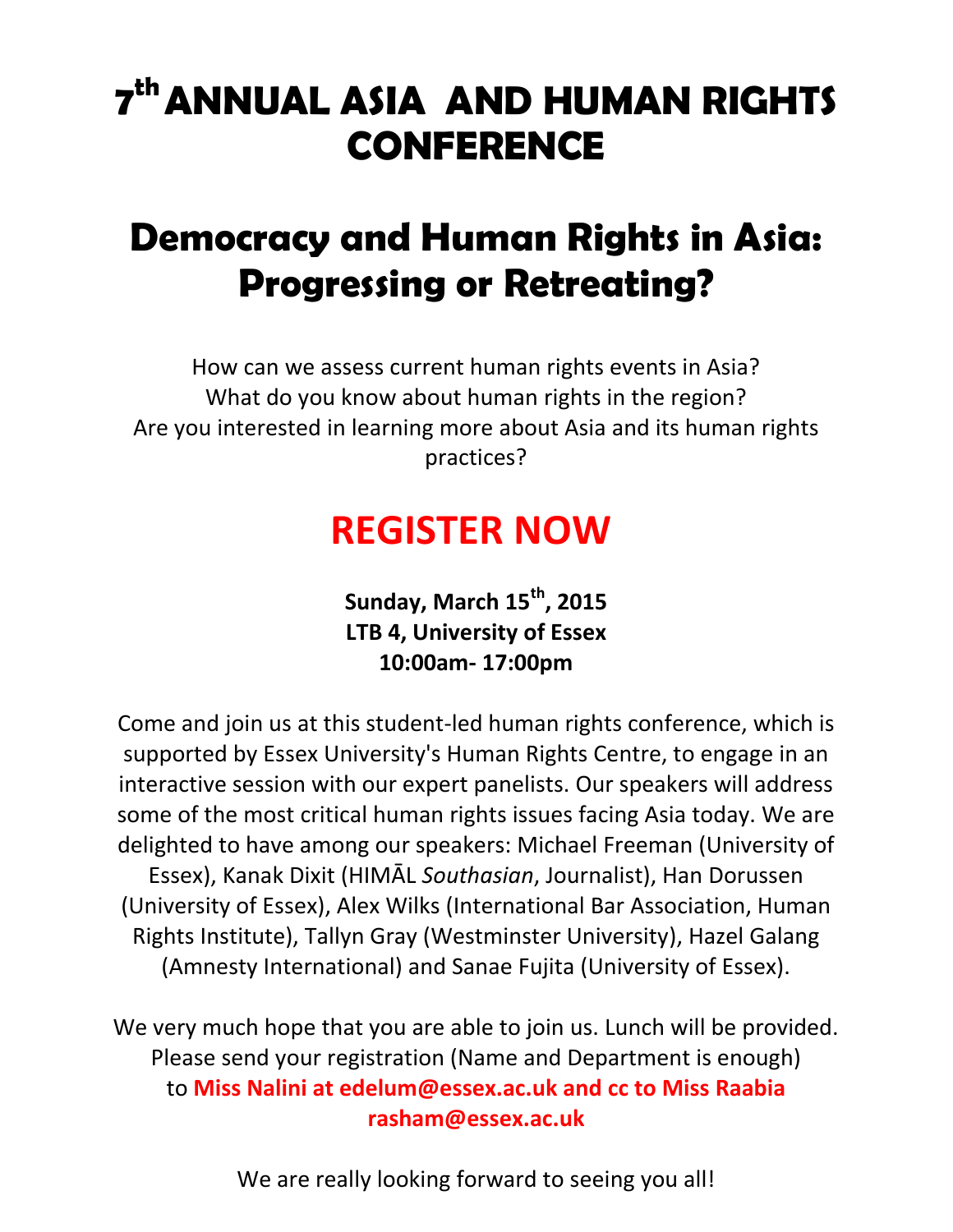### **SPEAKER BIOGRAPHIES**

#### **Panel 1: 'Asian Values: Cultural Relativism vs Universalism'**

#### **Speaker 1: Michael Freeman:**

He is an Emeritus Professor in the Department of Government, University of Essex. He is author of *Human Rights: An Interdisciplinary Approach*, and many academic journal articles on the history, theory and practice of human rights, including the debates about human rights and `Asian Values'. He has recently contributed a chapter on `Universalism of Human Rights and Cultural Relativism' to the *Routledge Handbook of International Human Rights Law*, edited by Scott Sheeran and Sir Nigel Rodley. He was a co-founder of the University of Essex Human Rights Centre as an interdisciplinary centre, and its Deputy Director and Director of the MA in The Theory and Practice of Human Rights for several years. He is a former Chair of the Human Rights Research Committee of the International Political Science Association, and a former Chairperson of the British Section of Amnesty International.

#### **Speaker 2: Anubhav D. Tiwari:**

He is pursuing LLM International Human Rights and Humanitarian Law at the University of Essex and is from India. He has previously interned with human rights organisations in India and as part of these worked for Dalit's criminal justice. He has also been part of campaigns/projects for migrant workers from Bangladesh in the State of Bengal, India.

#### **Speaker 3: Teppei ONO:**

He is a Japanese qualified lawyer. He is a staff attorney of Japan Legal Support Centre which is a legal aid organization fully funded by the government. Under the agreement between the Japan Federation of Bar Associations and the University of Essex, he is studying International Human Rights Law at the University of Essex.

#### **Speaker 4: Raabia Abuzer Shams:**

She has B.A. LL.B (Hons.) from Chanakya National Law University, India, where most of her work and research focused on issues surrounding child rights and personal laws. Former legal intern at the National Commission for Protection of Child Rights and Prayas Juvenile Aid Centre. Former legal researcher at the Centre for Child and the Law at NLSIU, Bangalore, India.

## **Panel 2: Democracy and human rights in Asia, how far are Civil and Political rights progressing in Asia?**

#### **Speaker 1: Hazel Galang:**

Miss Hazel is a well - known and experienced Campaigner in Amnesty International based in London and she work closely on Asia region particularly on Malaysia, Philippines,and Singapore

#### **Speaker 2: Dr. Sanae Fujita**

She is an Associate Fellow of the Human Rights Centre at the University of Essex, and has been an adviser for the annual student-led Human Rights in Asia conference since the first year it was organised. Previously at Essex, she taught the postgraduate course entitled 'Human Rights in the Asia-Pacific Region' as a module director. Her areas of research are human rights and development, with a particular focus on the activities of International Financial Institutions. She teaches her area of expertise regularly both in the UK and Japan. In October 2013, she translated the Japanese Secrecy Bill with another Japanese Essex alumnus, and reported about the threat of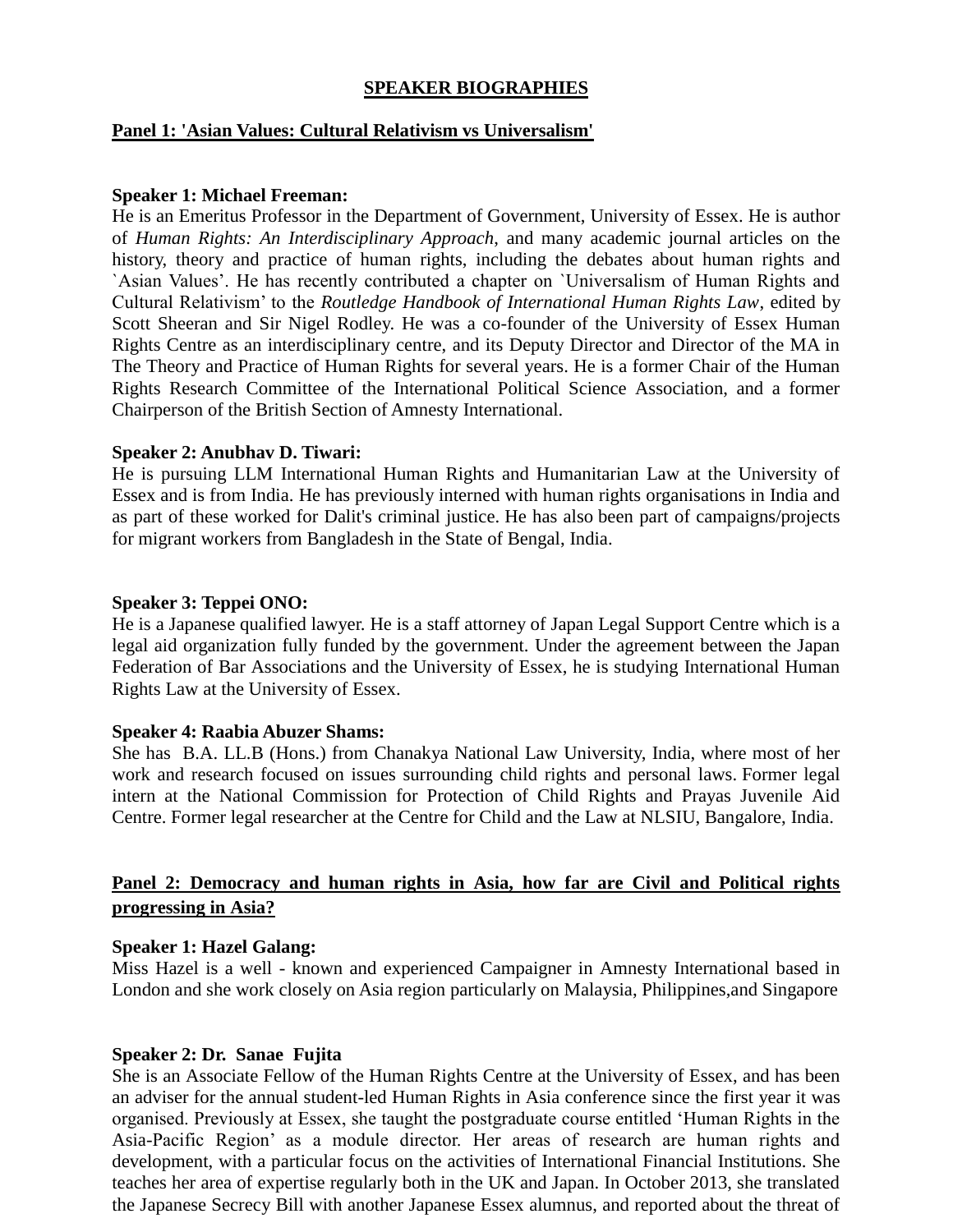the bill to the UN Special Rapporteur on Freedom of Expression through its urgent appeal procedure, which as a result published an official statement to the Japanese Government. Since then she has been actively engaged in the promotion of transparency in Japan through publishing articles and giving a number of lectures, seminars and talks to students, activists and the general public. She holds a PhD in Law and an LLM in International Human Rights Law from the University of Essex as well as an MA in International Development from Nagoya University, Japan.

#### **Speaker 3: Nalini Elumalai:**

She is pursuing LLM in International Human Rights Law in Essex and she is from Malaysia. In 2006, after she graduated, she joined as a full time Activist in SUARAM, a leading human rights NGO in Malaysia, which has campaigned for better human rights conditions and an end to arbitrary detention in Malaysia. She have also represented Malaysian Civil Societies on numerous occasions in national and international level on a wide range of human rights issues, including freedom of assembly, freedom of speech, indigenous peoples and arbitrary detention.

### **Speaker 4: Jane Aileen Tedjaseputra:**

She has a Bachelor in Laws from Catholic University of Atma Jaya Jakarta. As a assistant Public Interest Lawyer at the Jakarta Legal Aid Institute, she worked on cases related to freedom of religion, labor rights, right to water, eviction and violence against women. Former empolyee at the National Commission on Violence against Women (Komnas Perempuan) and the Indonesian Human Rights Working group (HRWG).

### **Panel 3: Transnational justice in Asia**

#### **Speaker 1: Prof. Han Dorussen:**

Professor Han Dorussen is Professor in the Department of Government at the University of Essex and member of the Michael Nicholson Centre of Conflict and Cooperation and the Transitional Justice Network. His current research interests include the relationship between trade, policy convergence in the EU, and the peacekeeping and the governance of post-conflict societies. He has a particular interest in Timor Leste where he has done fieldwork to examine the perception of security following the departure of UN peacekeepers. Prof.Han Dorussen received his MA in political science from the University of Nijmegen and his PhD in government from the University of Texas at Austin. He has lectured at NTNU-Trondheim (Norway), University of Konstanz (Germany), and University of Kobe (Japan).

#### **Speaker 2: Alex Wilks:**

Alex is a UK-qualified lawyer and has experience in domestic and international human rights litigation. He has been a parliamentary legal officer in the UK House of Lords, advising on human rights issues and international law and, between 2007–2008, was the IBA legal specialist in Afghanistan where he worked to establish Afghanistan's first national bar association. At the IBAHRI, Alex covers the Latin American region and projects in Afghanistan, Bahrain, East Timor, Hungary, Libya, and Sri Lanka. He also leads on monitoring and evaluation and impact assessment for IBAHRI activities. Alex speaks French, Portuguese and Spanish and has an LL.M in International Human Rights Law from the University of Essex, UK.

#### **Speaker 4: Kanak Dixit:**

He is an editor, journalist and founder of Himal Southasian. He obtained his Bachelor of Laws from Delhi University and Masters degrees in International Relations and Journalism from